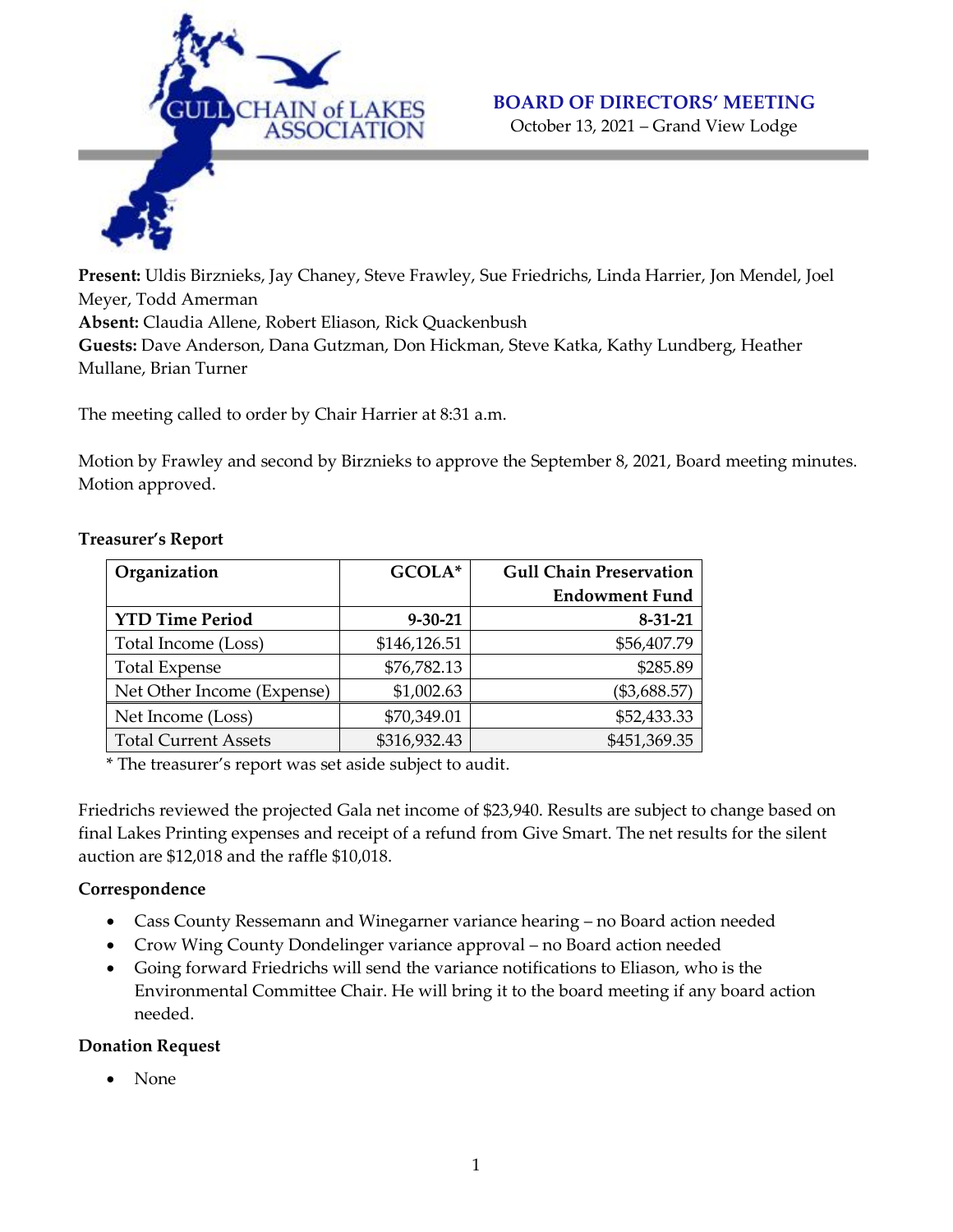# **Follow Up Items Prior Agenda**

• Beginning with this meeting, the minutes will list 'to-do' items assigned to Board members, committee chairs, and committee members. Harrier will request an update at the next board meeting.

# **Government Agency Update**

- Cass County Gutzman reported that the starry stonewort Diver Assisted Suction Harvesting (DASH) was completed at Leech Lake. MAISRC will establish control plots to research how to prevent any further spread.
- USACE Turner announced the boat ramp is still closed but will notify GCOLA when it's open again. The lake level is now  $\frac{1}{2}$  above the minimum due to the recent rains so a small draw down will begin to prevent ice damage to property next winter.

# **Initiative Foundation (IF)**

- Don Hickman explained that GCOLA can only use money in the Endowment Fund under the following circumstances:
	- o Each year the IF calculates a required distribution (like an RMD for an IRA). The GCOLA Board can elect to use the funds or reinvest back into the Endowment Fund.
	- o The GCOLA Board can approve a distribution above the annual minimum under special circumstances e.g., major AIS infestation.
- Since the inception of the Endowment Fund the annual distribution has been reinvested.

# **Environmental Committee Re-Structure**

Motion by Birznieks and second by Frawley to re-structure the Environmental Committee into three separate committees and committee chairs to enable more a focused effort on behalf of each committee.

- Loon Restoration: Chair Sheila Johnston and committee will be responsible for the loon survey, loon safe boating & fishing education, liaison with the MN DNR loon programs, loon nesting area protection and all other items loon related.
- Name To Be Determined: Chair Dorothy Whitmer and committee will be responsible for the shoreline restoration/habitat program, Lake Steward program and the tree giveaway event.
- Environmental Committee: Chair Robert Eliason and committee will be responsible for the citizen lake monitoring program, end-of-dock program, light pollution, and land development as it relates to water quality.

Motion approved.

# **Event Update**

• MN COLA – Meeting included a presentation by Steve McCormas, The Lake Detective, who stated the amount of Eurasian milfoil exploded this year and he expects the same will happen to curly leaf pondweed next year. Joe Schneider, President, reviewed the MN DNR AIS goals which were established 30 years ago. They are 1) prevent introduction of AIS, 2) prevent spread of AIS, and 3) reduce the economic impact of AIS. The MN DNR is only reporting AIS results/trends and there's no strategy to address the goals. MN COLA intends to demand more of the MN DNR in achieving their AIS goals going forward.

# **AIS Committee**

• No report.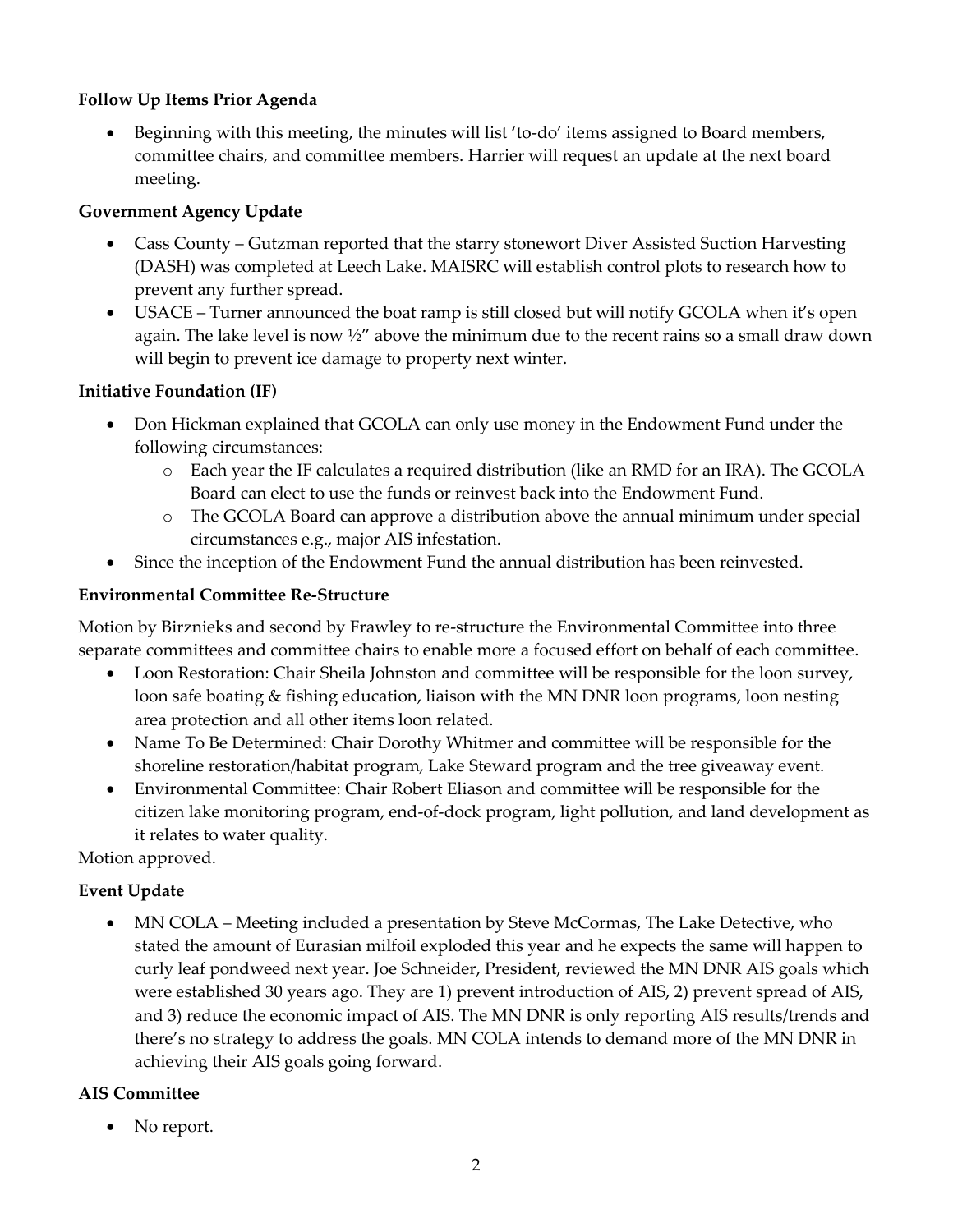## **Communications Committee**

- Lundberg reported that Mullane will create a process to vet volunteers using Google Docs. The list of volunteers provided by Friedrichs will be used and each person will receive an email with questions to better understand their time commitment, skills, etc. The questions will be limited to the committee(s) they're interested in.
- Motion by Birznieks and second by Harrier to add non-board member committee chairs to the advisory committee including Matt Etzell, Sheila Johnston, Kathy Lundberg, and Dorothy Whitmer. Motion approved.

## **Environmental Committee**

• No report

## **Finance & Audit Committee**

• Birznieks noted the internal audit for 2019 and 2020 will be completed by Tim Bergin, Birznieks, Rosemary Goff, and Harrier on October 27. The Finance committee will meet the week of November 15 to review committee budget requests and finalize the 2022 budget recommendation for December 8 Board meeting.

## **Fisheries Committee**

• Harrier announced Matt Etzell will be the committee chair and will be introduced at the next Board meeting.

## **Gala Committee**

• Harrier provided an update on the Gala committee debrief meeting. She has two people who are considering co-chairing the event next year.

### **Government Relations Committee**

• Frawley announced there are two new members of the Government Relations committee including Tim Thoele and Lorraine Birskovich.

# **Membership Committee**

• No report.

# **Recreation and Safety**

• Chaney stated the buoys have started going out, beginning with the northern lakes.

# **To Do List**

- Birznieks
	- o Clarify where the prior annual Endowment Fund distributions were invested e.g., separate account.
	- o Recommend a process that the Board will follow to decide if the annual Endowment Fund distribution or annual operating funds will be used to fund a committee project.
	- o Collect Endowment Fund investment policy from IF.
	- o Request DNR AIS graphs from Joe Schneider.
- Chaney
	- o Contact Eric Sullivan (MN DNR) and Travis Collette (Cass County) to attend a future board meeting to discuss law enforcement issues on the lake.